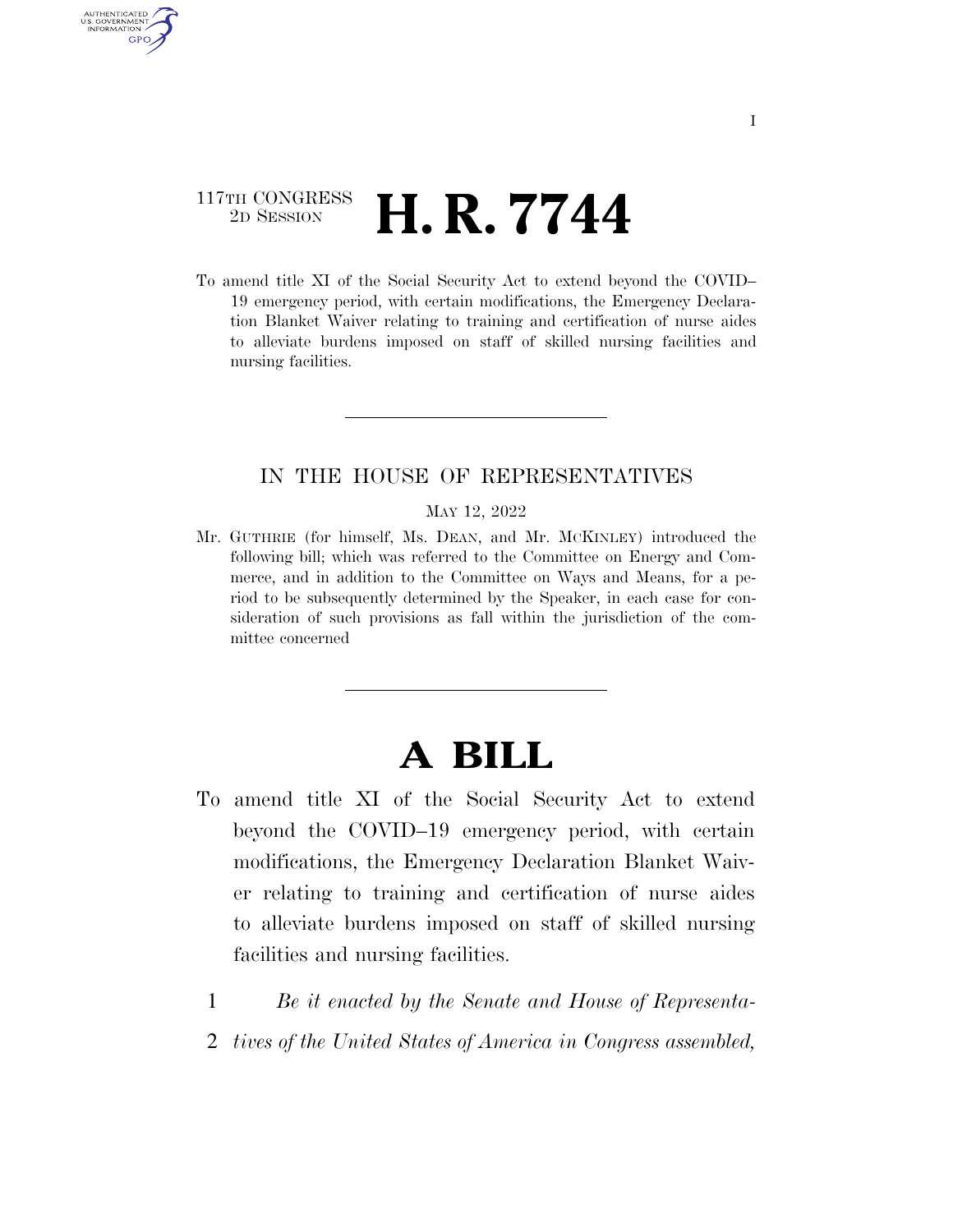#### **SECTION 1. SHORT TITLE.**

•**HR 7744 IH** This Act may be cited as the ''Building America's Health Care Workforce Act''. **SEC. 2. EXTENSION AND MODIFICATION OF COVID–19 EMERGENCY DECLARATION BLANKET WAIV- ER RELATING TO TRAINING AND CERTIFI- CATION OF NURSE AIDES FOR CERTAIN EM- PLOYMENT AT NURSING FACILITIES.**  Section 1135 of the Social Security Act (42 U.S.C. 1320b–5) is amended— 11 (1) in subsection (e)(1), by striking "A waiver" and inserting ''Subject to subsection (h), a waiver''; and (2) by adding at the end the following new sub- section: 16 "(h) WAIVERS FOR NURSE AIDES IN TRAINING. 17 "'(1) IN GENERAL.—Notwithstanding sections 1819 and 1919, the emergency waiver of require- ments under section 483.35(d) of title 42, Code of Federal Regulations, relating to training and certifi- cation of nurse aides for employment by skilled nursing facilities under title XVIII and nursing fa- cilities under title XIX, granted by the Secretary under the COVID–19 Emergency Declaration Blan- ket Waivers for Health Care Providers pursuant to this section shall remain in effect, subject to para-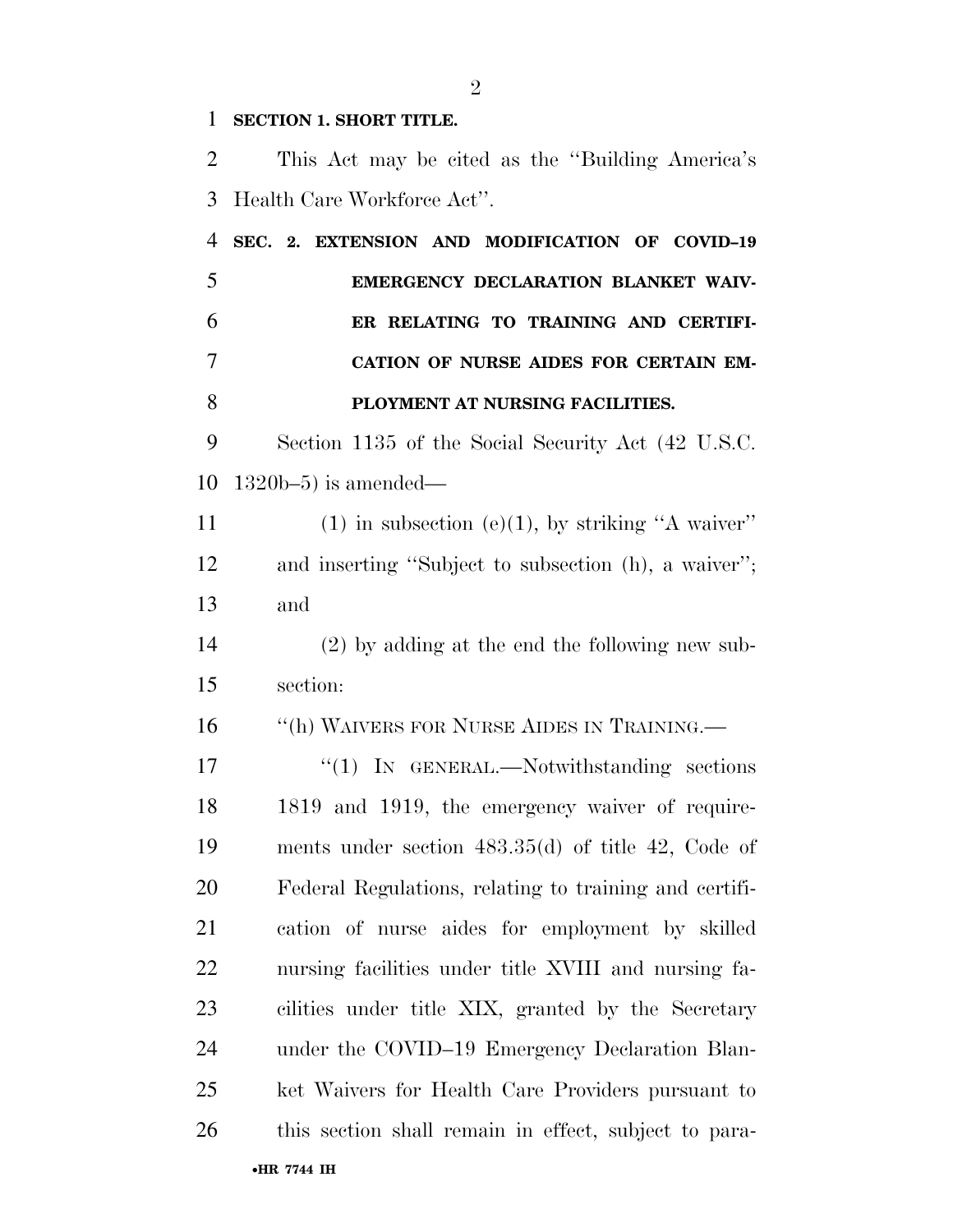| $\mathbf{1}$   | graph $(2)$ , for a period that is not less than 24   |
|----------------|-------------------------------------------------------|
| $\overline{2}$ | months after the date of the enactment of this sub-   |
| 3              | section.                                              |
| $\overline{4}$ | "(2) MODIFICATIONS.—For the period de-                |
| 5              | scribed in paragraph (1), the emergency waiver de-    |
| 6              | scribed in such paragraph shall be applied consistent |
| $\overline{7}$ | with the following:                                   |
| 8              | "(A) Notwithstanding sections $1819(f)(2)$            |
| 9              | and $1919(f)(2)$ , the waiver shall allow for time    |
| 10             | worked by a nurse aide during the emergency           |
| 11             | period described in subsection $(g)(1)(B)$ to         |
| 12             | count toward the 75 hours minimum training            |
| 13             | described in sections $1819(f)(2)(A)$<br>and          |
| 14             | $1919(f)(2)(A)$ .                                     |
| 15             | "(B) Notwithstanding sections                         |
| 16             | $1819(f)(2)(B)(iii)(I)$ and $1919(f)(2)(B)(iii)(I)$ , |
| 17             | for purposes of sections 1819 and 1919, a com-        |
| 18             | petency evaluation of a nurse aide may be con-        |
| 19             | ducted at the skilled nursing facility or nursing     |
| 20             | facility at which the aide is (or will be) em-        |
| 21             | ployed if the State in which the facility is lo-      |
| 22             | cated does not offer such an evaluation (in per-      |
| 23             | son or online) at least once a week.                  |
| 24             | "(3) STUDY.—Not later than 1 year after the           |
|                |                                                       |

date of the enactment of this subsection, the Sec-